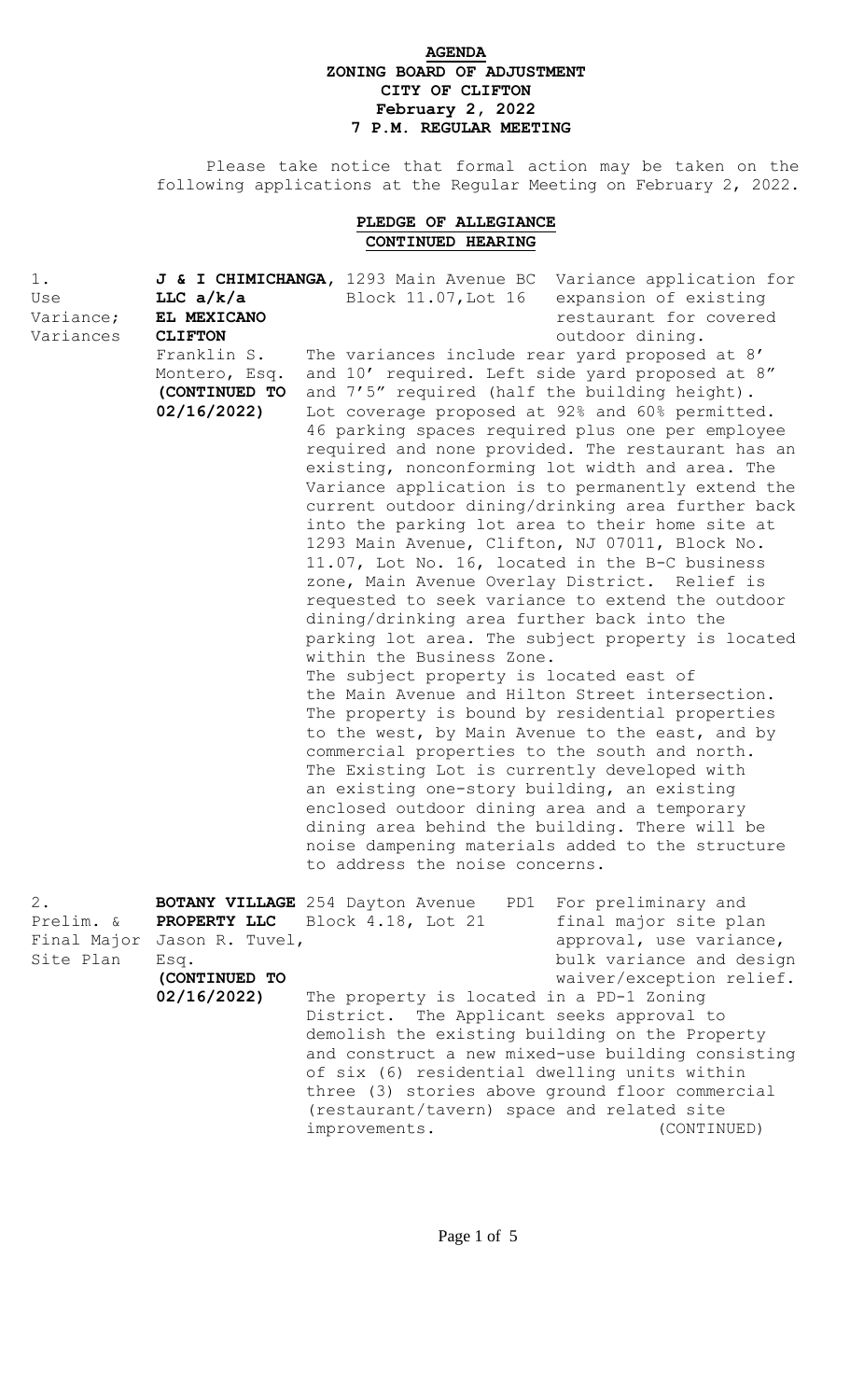(CONTINUED) The Applicant seeks use variance relief pursuant to N.J.S.A. 40:55D-70(d)(1) for a non-permitted use, as residential use is not permitted in the PD-1 Zoning District and a height variance pursuant to N.J.S.A. 40:55D-70 (d)(6) for building height greater than permitted (30 ft. permitted; 40 ft. proposed). To the extent necessary, Applicant seeks a parking variance for providing less than required number of parking spaces and seeks a conditional use approval or conditional use variance for not providing parking on the same lot as the principal use/principal structure. The Applicant further seeks bulk variance relief pursuant to N.J.S.A. 40:55D-70(c) with respect to (1) front yard setback less than required (15 ft. required; 0.37 ft. proposed); and (2) number of building stories greater than permitted (2 stories permitted; 4 stories proposed).

The Applicant also seeks any additional deviations, exceptions, design waivers, submission waivers, variances, use variances, conditional use variances, interpretations, continuations of any pre-existing non-conforming conditions, modifications of prior imposed conditions, and other approval reflected on the filed plans (as same may be further amended or revised from time to time without further notice) and as may be determined to be necessary during the review and processing of the Application.

| 3.        | 680 CLIFTON, LLC 680 Route 3 B-C For Minor sub-division, |
|-----------|----------------------------------------------------------|
| Use       | David C. Dixon, Block 80.01, Lot 70 bulk variance        |
| Variance; | & 30<br>(pre-existing)<br>Esq.                           |
| Variance  | non-conformance), and                                    |
|           | use variance (expansion                                  |
|           | of a pre-existing non-conforming use) approvals,         |
|           | to permit the expansion, subdivision, and                |
|           | assemblage of a strip of land, containing                |
|           | approximately 9,752.4 sf, with the current lot,          |
|           | containing approximately 3.43 ac., including bulk        |
|           | variance for:                                            |
|           | -Min. Landscape Buffer (pre-existing                     |
|           | non-conformance (NC); 25' required, 20' (L.30)           |
|           | $& 0'$ (L.70) provided;                                  |
|           | -Min. Landscape Buffer (Allwood Road)                    |
|           | (pre-existing non-conformance (NC), 15' required,        |
|           | 1' (L.30) & 4' (L.70) provided;                          |
|           | -Min. Front Yard (pre-existing non-conformance           |
|           | (NC), 30'-60' or 70'-90' required, 89.5' (L.30) &        |
|           | 76.2' (L.70) provided;                                   |
|           | -Min. Rear Yard (pre-existing non-conformance            |
|           | (NC), 50' required, 37.55' (L.70) provided               |
|           | $(L.70)$ ;                                               |
|           | (CONTINUED)                                              |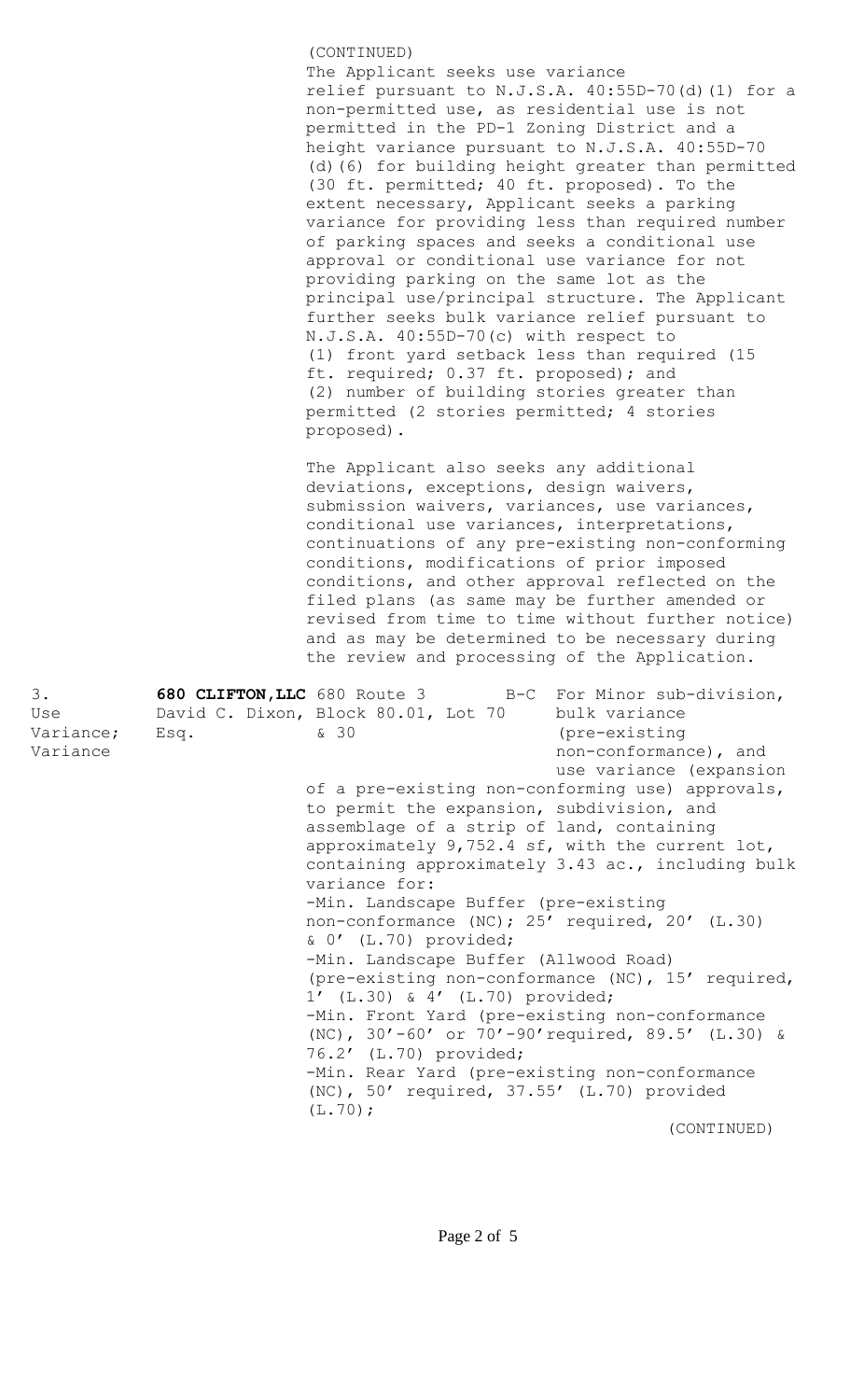|                                      |                                                          | (CONTINUED)<br>-Parking (pre-existing non-conformance (NC),<br>305 spaces (L.30) & 236 spaces (L.70) required,<br>278 spaces (L.30) & 139 spaces (L.70) provided;<br>-and a use variance (expansion of a pre-existing<br>non-conforming use; N.J.S.A. 40:55D-70.d(2)).<br>In addition, this Applicant will request such<br>variances, waivers, permits, approvals, or<br>licenses that the Board deems necessary or<br>appropriate.                                                                                                                                                                                                                                                                                                                                                                                                                                                                                                                                                                                                                                                                                                      |                                                                                                                                                                                                                                                                                           |
|--------------------------------------|----------------------------------------------------------|------------------------------------------------------------------------------------------------------------------------------------------------------------------------------------------------------------------------------------------------------------------------------------------------------------------------------------------------------------------------------------------------------------------------------------------------------------------------------------------------------------------------------------------------------------------------------------------------------------------------------------------------------------------------------------------------------------------------------------------------------------------------------------------------------------------------------------------------------------------------------------------------------------------------------------------------------------------------------------------------------------------------------------------------------------------------------------------------------------------------------------------|-------------------------------------------------------------------------------------------------------------------------------------------------------------------------------------------------------------------------------------------------------------------------------------------|
| 4.<br>Use<br>Variances;<br>Variances | Frank A. Carlet,<br>Esq.<br>(CONTINUED TO<br>03/02/2022) | <b>EMPIRE REALTY</b> 94-96 Market Street B-C<br>MANAGEMENT CORP. Block 68.03, Lot 43<br>existing retail stores on Market Street and, in<br>the rear, construct a three story apartment<br>building containing 26 senior citizens housing<br>units restricted to tenants aged 55 and older.<br>Two use variances are required, one to permit<br>more than two principal uses on the same lot and<br>second to permit housing in a B-C zone where no<br>housing is permitted. Utilizing the bulk<br>variances set forth in the Zoning Ordinance for<br>the areas in which the two uses for which use<br>variances are sought are permitted, as required<br>by law, the following bulk variances are<br>required:<br>- front yard 5' required, 0' provided;<br>- minimum rear yard 10' required, 0' proposed;<br>- side yards, where the property abuts<br>residential use, for the sideyards half of the<br>proposed, which is an increase of 2.6' from the<br>existing left side yard.<br>- It should be noted that the Zoning Ordinance<br>part of the lot facing a street. Therefore, the<br>front of the subject lot is on Lyall Road. | An approval to demolish<br>the ALLWOOD THEATER and<br>replace it with three<br>additional new retail<br>stores abutting the<br>height of the building is required. On the right<br>side, 0' is proposed and on the left side 4.6' is<br>provides that the front of a lot is the narrowest |
|                                      |                                                          | <b>NEW HEARINGS</b>                                                                                                                                                                                                                                                                                                                                                                                                                                                                                                                                                                                                                                                                                                                                                                                                                                                                                                                                                                                                                                                                                                                      |                                                                                                                                                                                                                                                                                           |
| 1.<br>Variance                       | G. KINISKI<br><b>SLADE</b>                               | 5 Abbe Lane<br>RA2<br>Block 27.12, Lot 1                                                                                                                                                                                                                                                                                                                                                                                                                                                                                                                                                                                                                                                                                                                                                                                                                                                                                                                                                                                                                                                                                                 | Applicant requests a 5'<br>solid fence on the side<br>of their home (along<br>Grove Street) where a<br>4' 50% open fence is<br>permitted.<br>(PLANS SENT TO COMRS.)                                                                                                                       |
| $2$ .<br>Variance                    |                                                          | <b>MARINO WILLIAMS</b> 109 Orchard Drive RA3<br>Block 68.12, Lot 21                                                                                                                                                                                                                                                                                                                                                                                                                                                                                                                                                                                                                                                                                                                                                                                                                                                                                                                                                                                                                                                                      | Applicant proposes to<br>convert the attached<br>garage into living<br>space. A variance is<br>requested for a driveway<br>in front of the house no<br>longer serving a garage.<br>(PLANS SENT TO COMRS.)                                                                                 |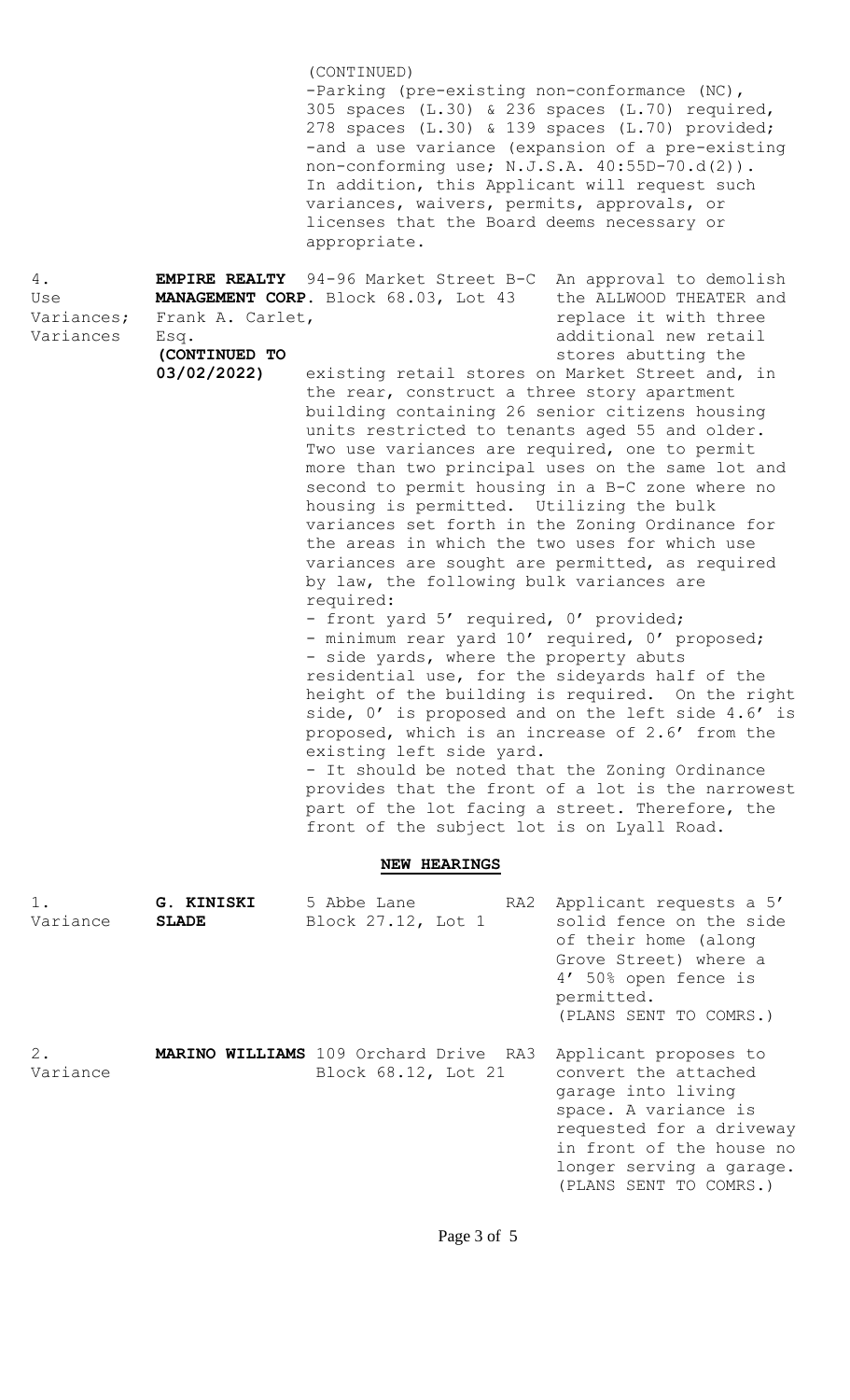| 3.<br>Variances                       | Glenn<br>Peterson, Esq.                                                                                                | DANIEL MAYER 33 Belmont Avenue<br>Block 70.03, Lot 21<br>Applicant is now proposing an addition to the<br>front and rear of the attached garage which needs<br>the following new variances:<br>1) Lot coverage now proposed at 29% where 27% is<br>permitted.<br>2) Front yard setback proposed at 21.1 where 25'<br>is required.<br>3) Right side yard is 4.6' where 6' is required.<br>4) Combined side yards are 9.4' where 16' is<br>required. | RA3 Applicant previously was<br>granted front yard,<br>right side yard, combined<br>side yard, and lot<br>coverage variances on<br>March 3, 2021, for a<br>second floor rear<br>addition.<br>(PLANS SENT TO COMRS.) |
|---------------------------------------|------------------------------------------------------------------------------------------------------------------------|----------------------------------------------------------------------------------------------------------------------------------------------------------------------------------------------------------------------------------------------------------------------------------------------------------------------------------------------------------------------------------------------------------------------------------------------------|---------------------------------------------------------------------------------------------------------------------------------------------------------------------------------------------------------------------|
| 4.<br>Use<br>Variance;                | <b>PASSAIC</b><br><b>CLIFTON</b><br><b>COMMUNITY</b><br><b>KOLLEL</b><br>CONGREGATION<br>Glenn<br>Peterson, Esq. area. | 409-411 Main Ave. B-B Applicant proposes to<br>Block 59.03, Lot 17<br>expansion of the library book space, a private<br>study area, an office and a basement storage<br>The addition will conform to other<br>structures in the neighborhood. A use variance<br>is required for the expansion of the previously<br>use on the property. Previous application was<br>granted on 4/19/2017.<br>(PLANS SENT TO COMRS.)                                | construct an addition in<br>the front of the<br>property to allow<br>approved nonconforming use and the existing mixed                                                                                              |
| $5.$<br>Use<br>Variance;<br>Variances | <b>LOUAY</b><br>Alfred V.<br>Acquaviva, Esq.                                                                           | 1026-1038 Main Ave. B-C The applicant is<br>ASSOCIATES, LLC Block 8.04, Lot 1<br>In addition to the use variance requested, the<br>front yard setback, rear yard setback, lot<br>coverage (all of which are pre-existing), and<br>parking.<br>(PLANS SENT TO COMRS.)                                                                                                                                                                               | requesting a use<br>variance to renovate and<br>convert the vacant<br>second floor to eight<br>(8) residential units.<br>applicant is seeking bulk variance relief for the                                          |
| 6.<br>Use<br>Variances                | Peter<br>Ianarella, Esq.                                                                                               | WILLIAM DUNAI 658 Allwood Road B-C Applicant proposes to<br>Block 67.03, Lot 6<br>The current use is a Salt Cavern meant as a<br>therapeutic use. This additional use would<br>expand the therapeutic offerings of the existing<br>business. A use variance is requested as a<br>massage use is not a listed permitted use and for<br>two uses on one lot. Any other relief deemed<br>necessary by the Board.<br>(PLANS SENT TO COMRS.)            | use a room on the<br>premises for the purpose<br>of an accessory massage<br>use.                                                                                                                                    |

Page 4 of 5